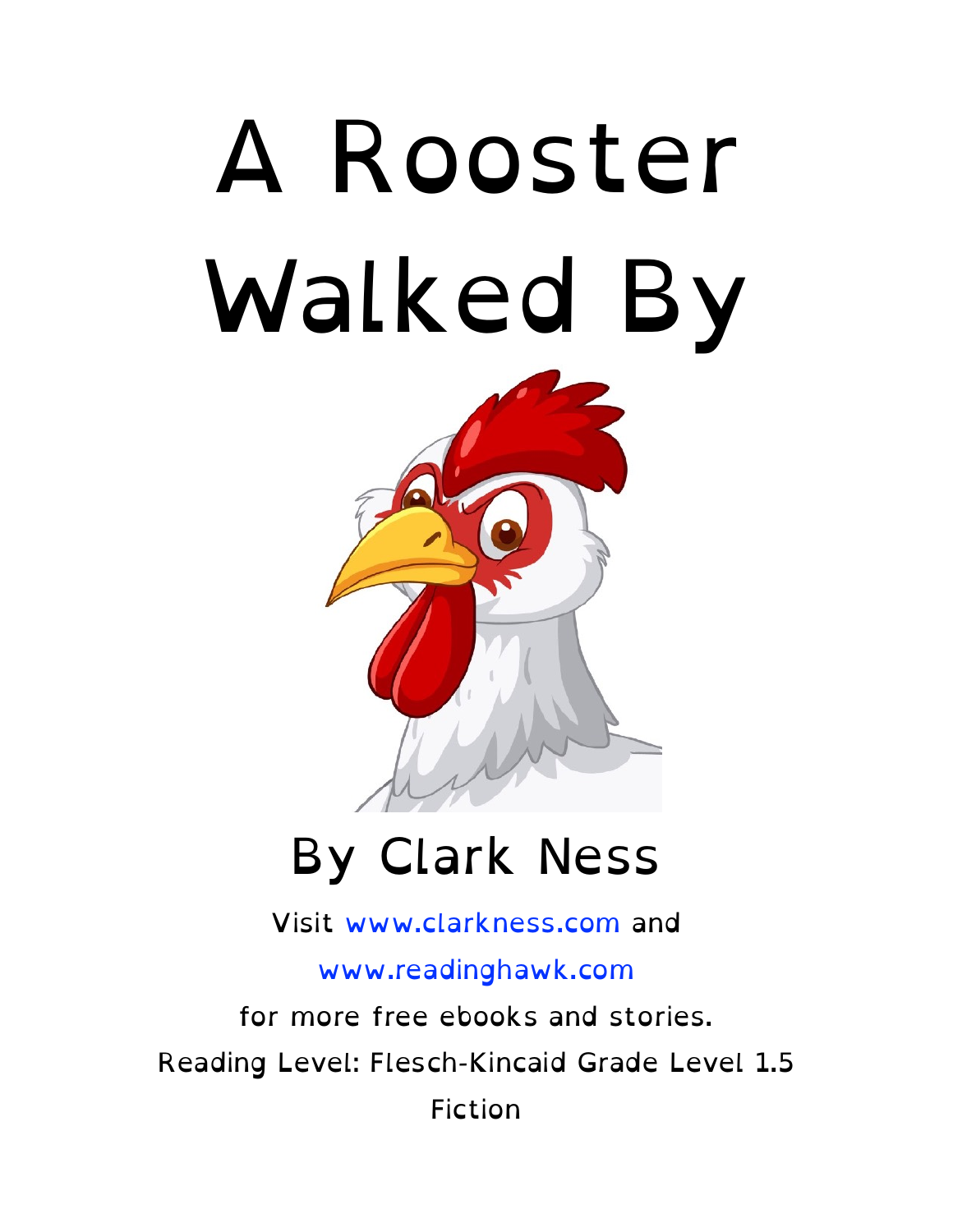

# One day I was outside my home and a rooster walked by.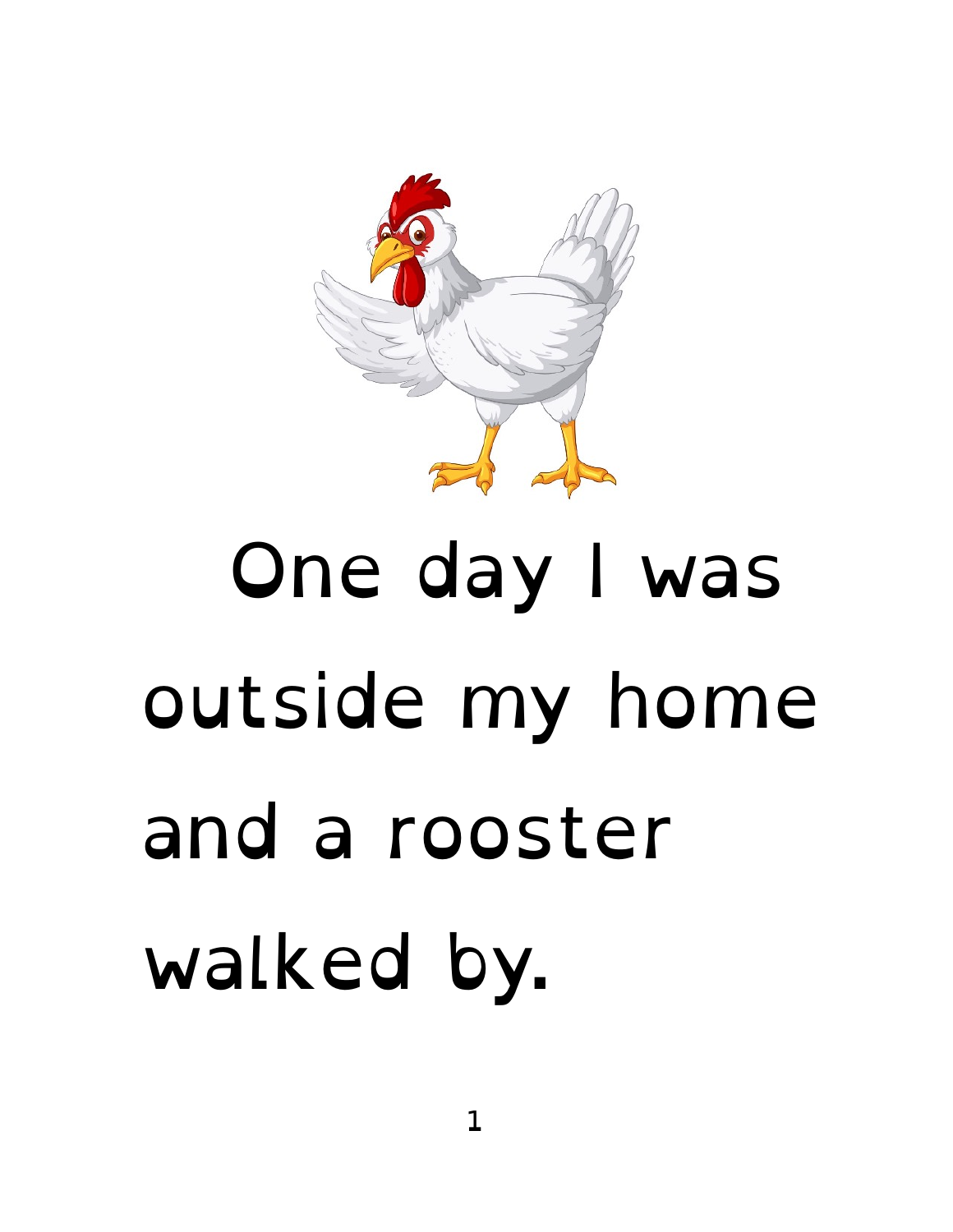

#### "Where are you going?" I asked the rooster.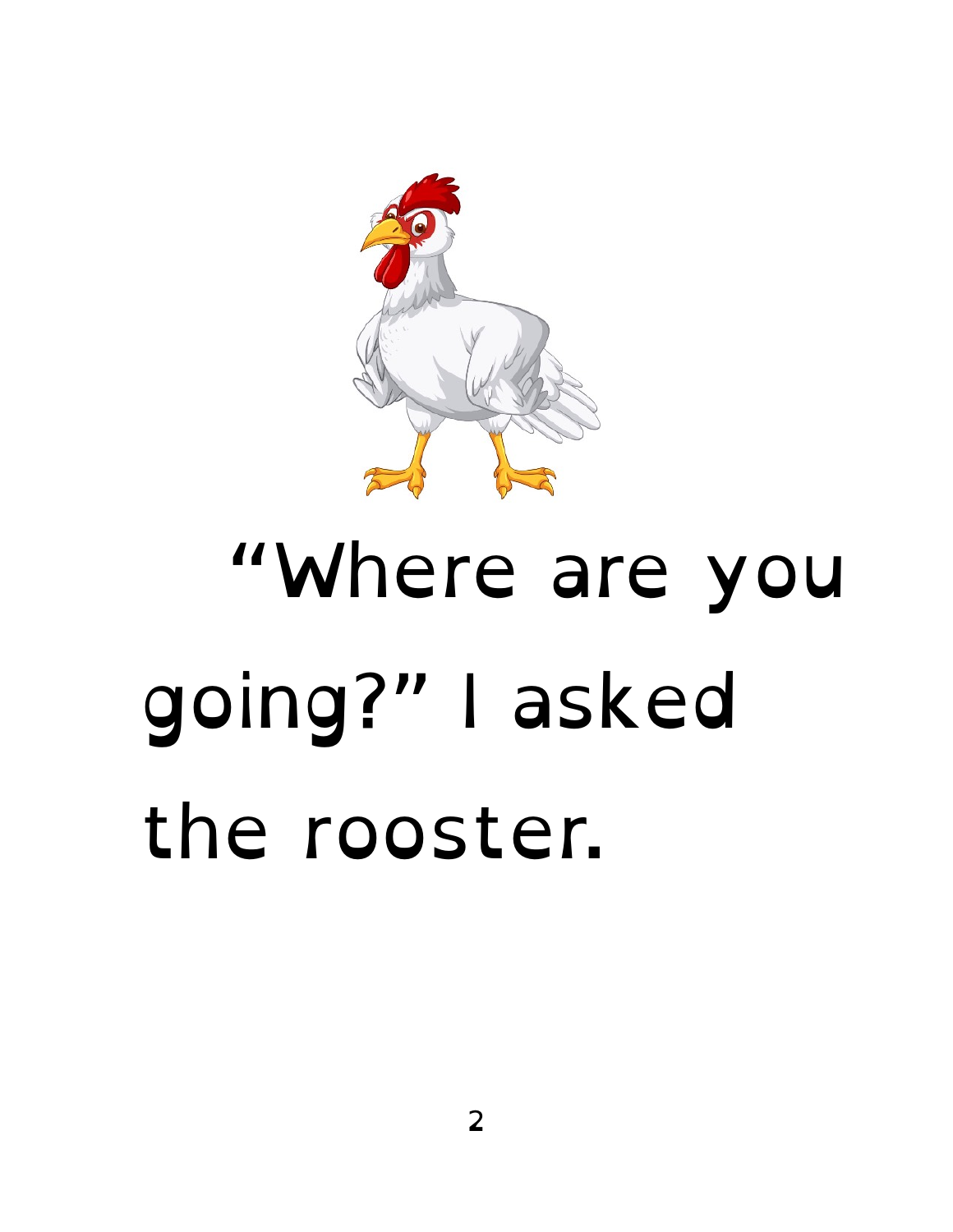

## "I am going to get my skateboard," said the rooster.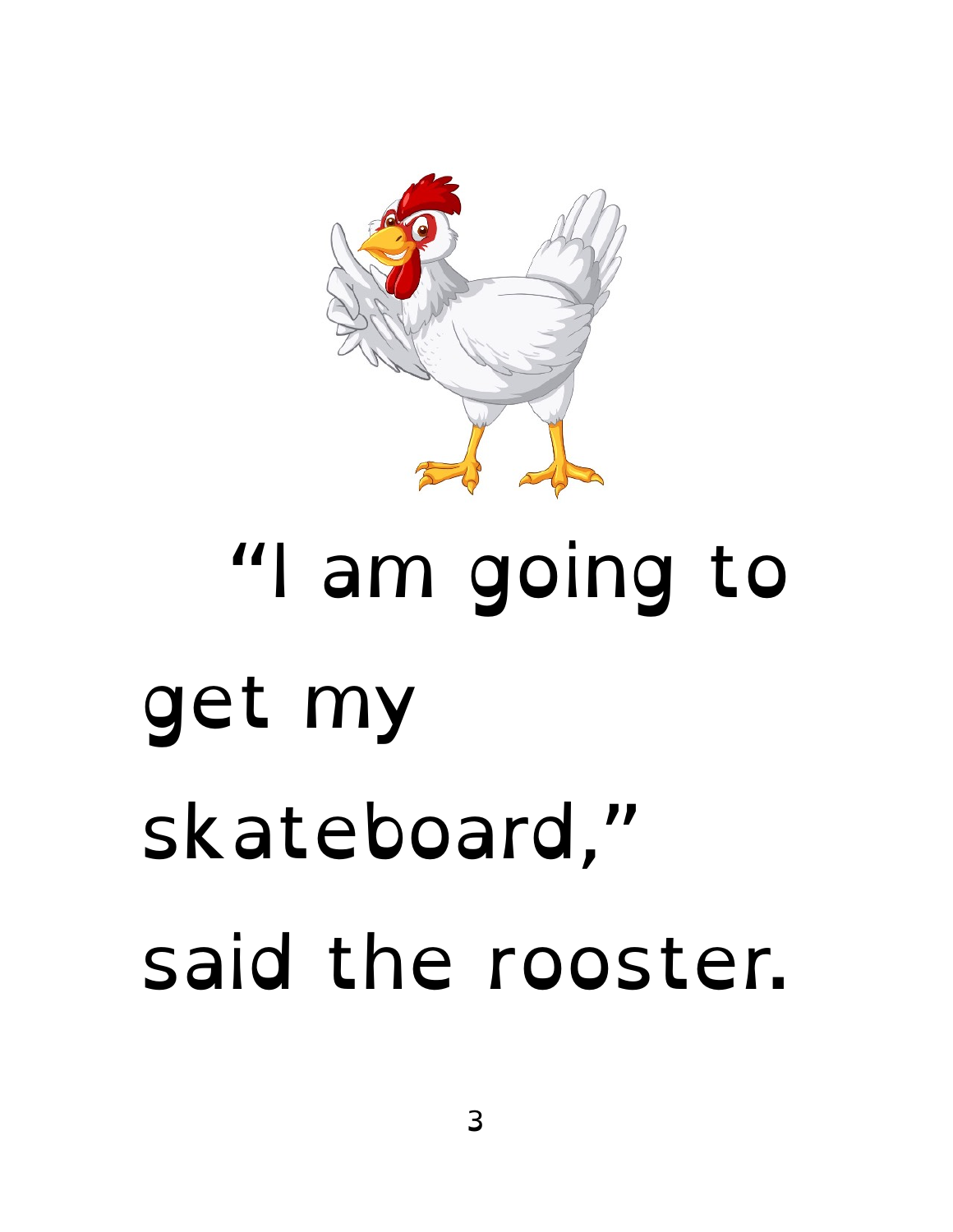

#### "Roosters can't skateboard," I said.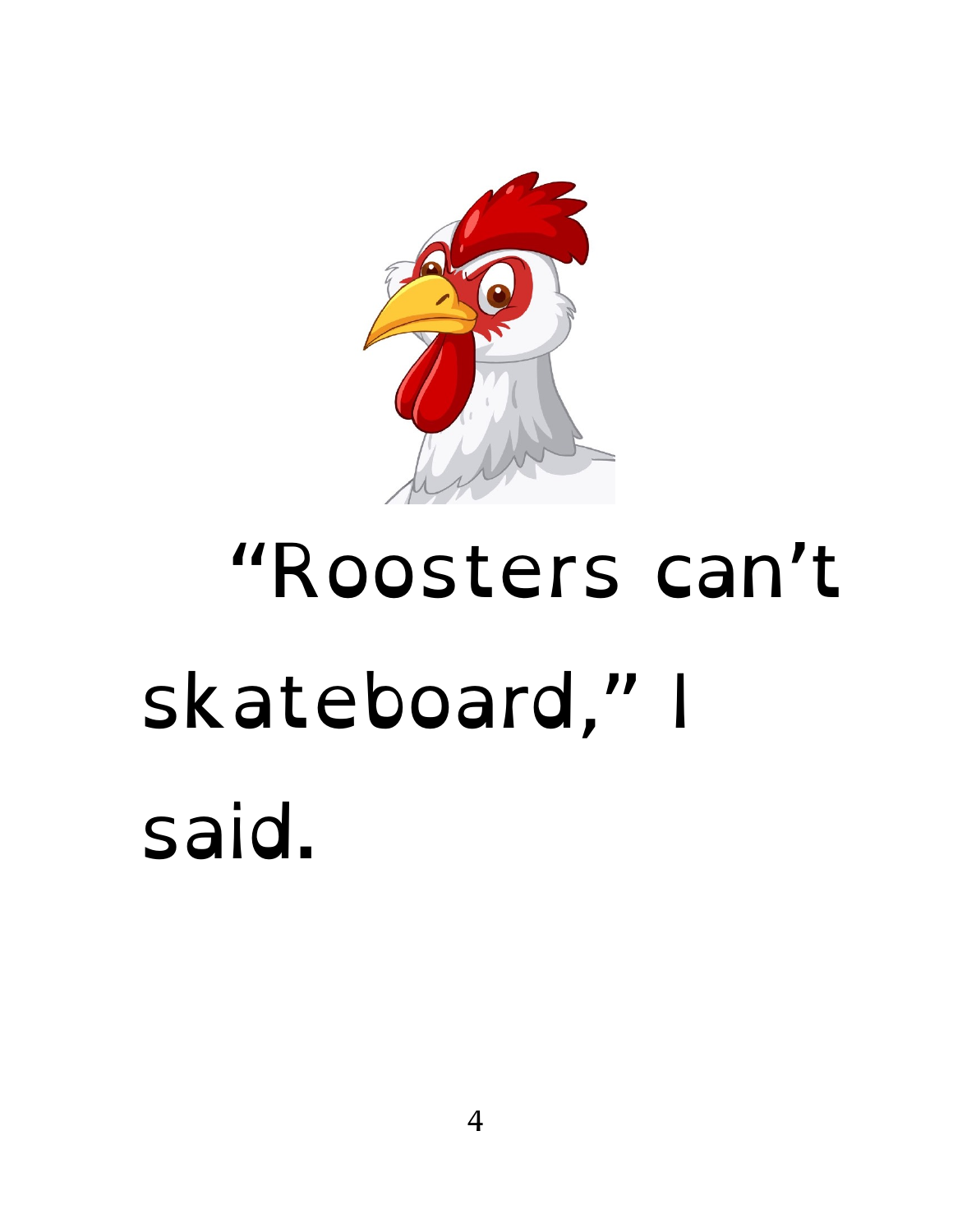

## "Oh yes, they can," said the rooster. He then went on his way.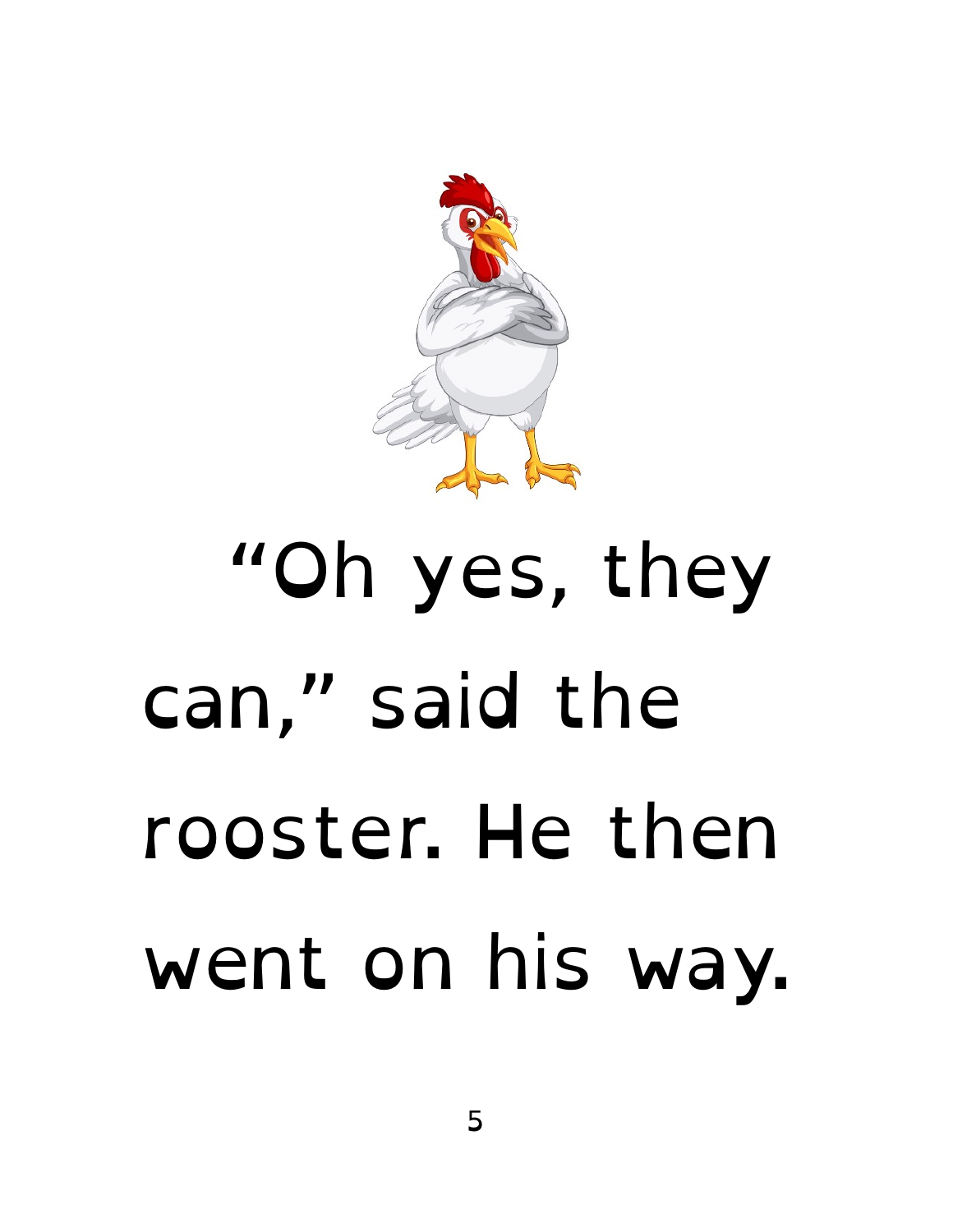

## Soon he was back. He was on a skateboard. He went by fast.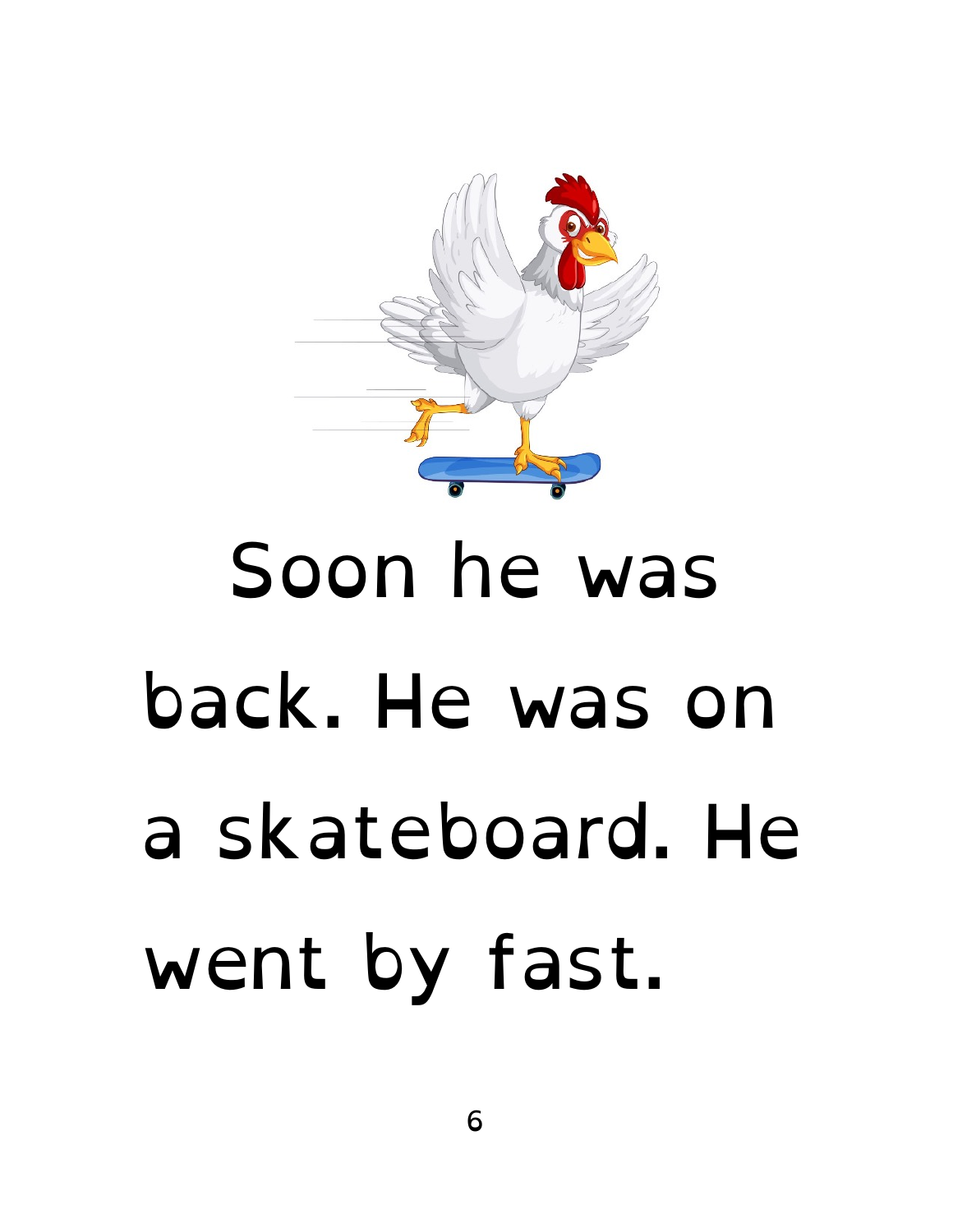

# He came back again wearing a vest and zoomed by.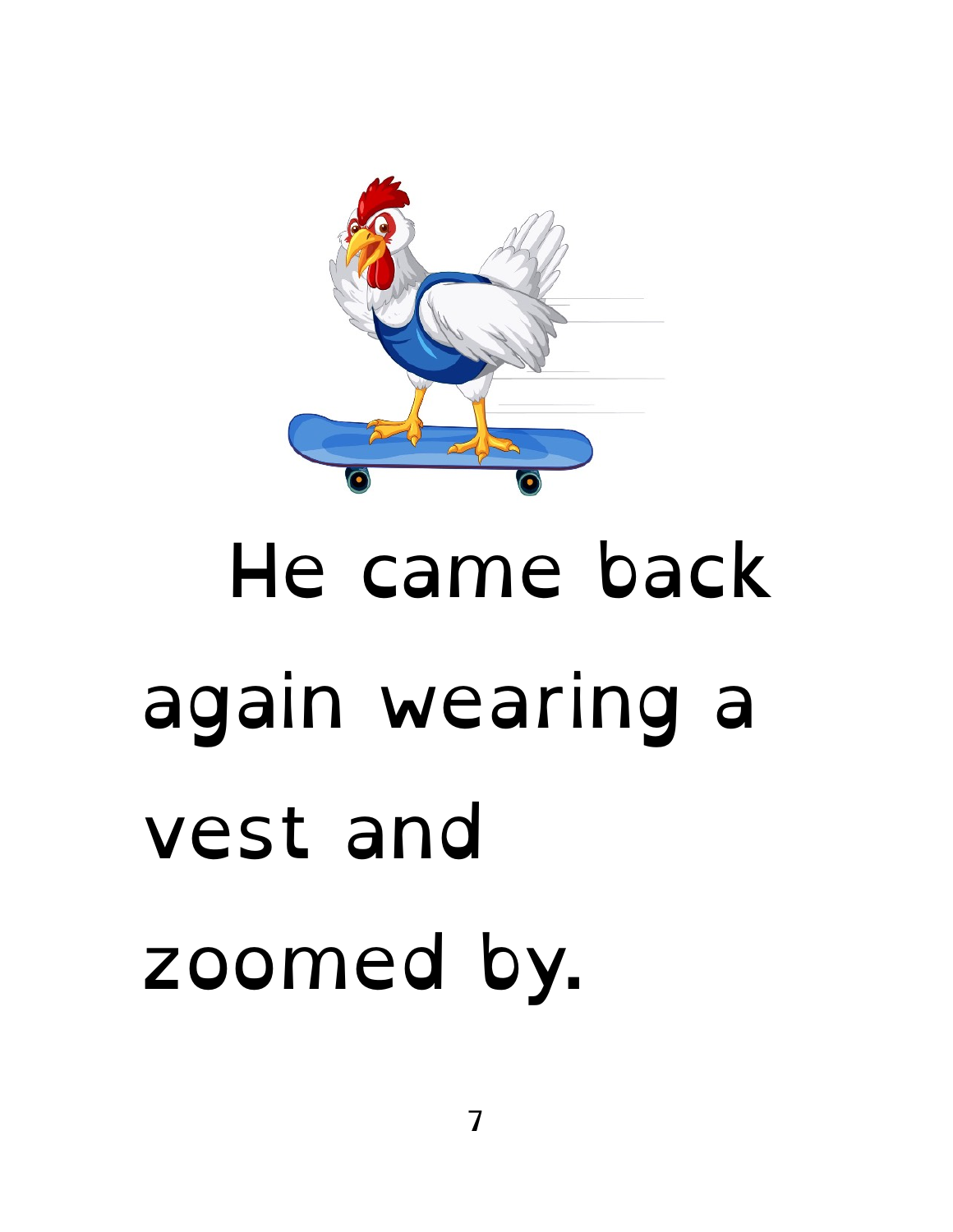

# He came back a third time wearing sunglasses.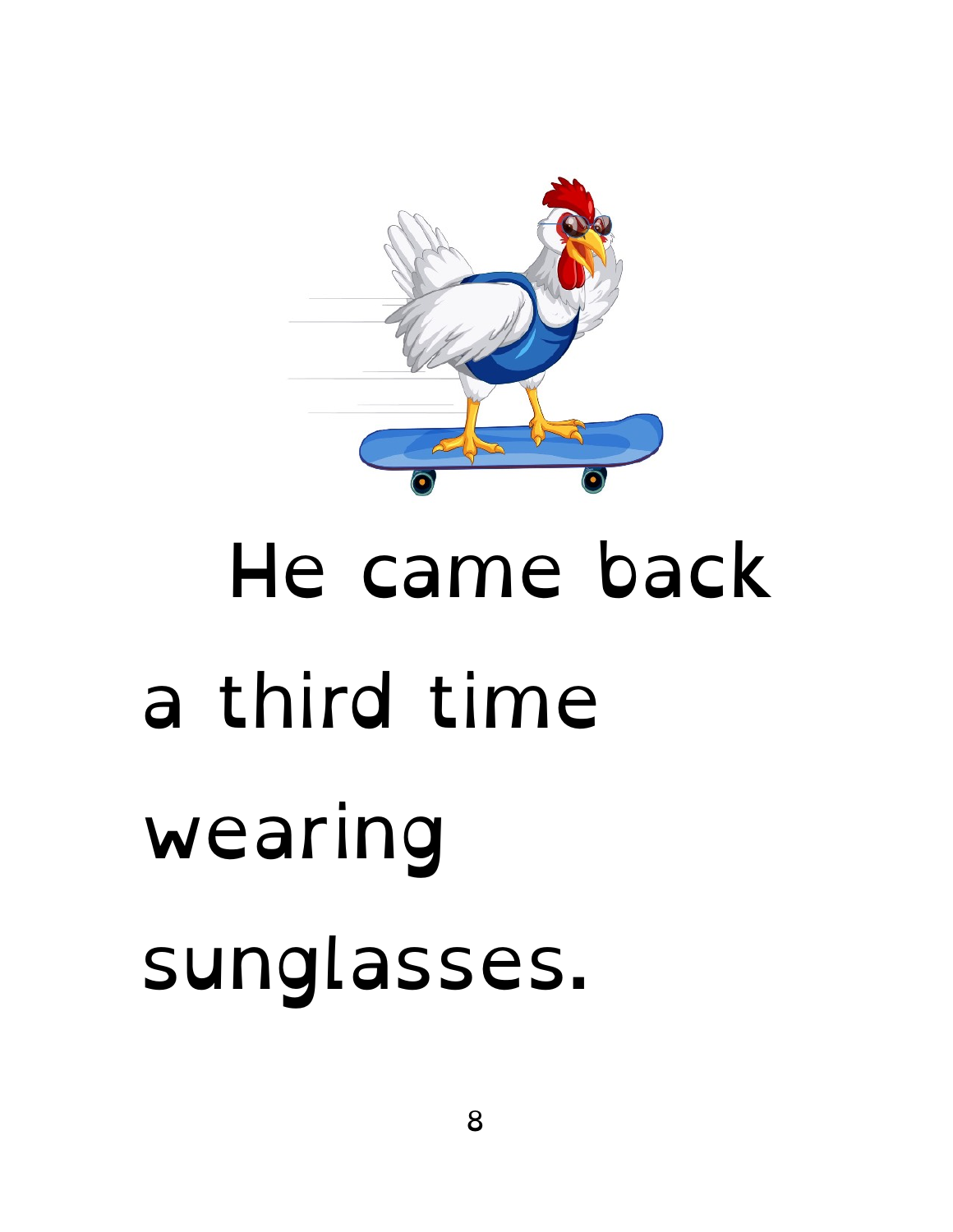

# "You are right. Roosters can skateboard," I said.